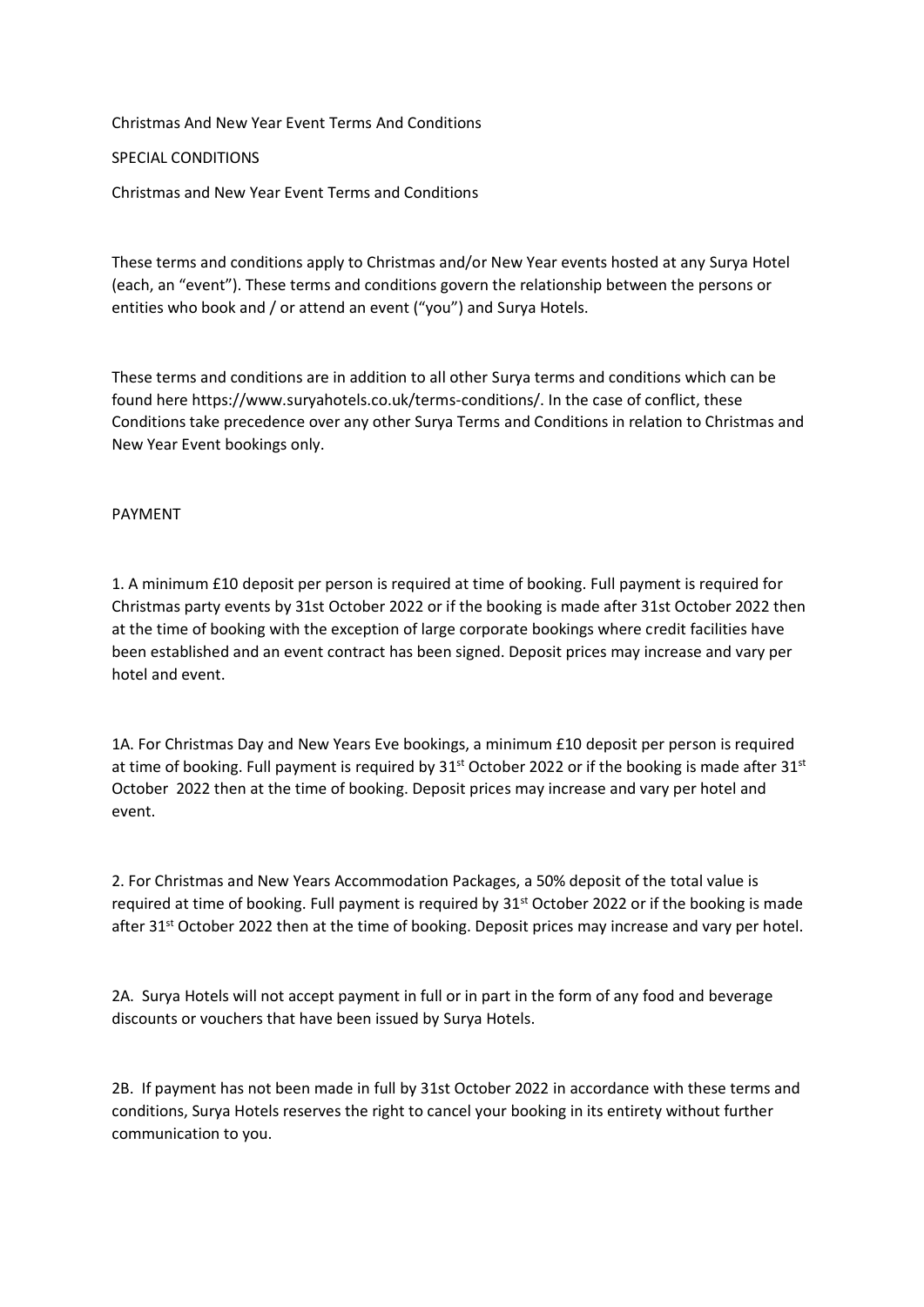## CANCELLATION

3. In the event that you have to cancel your booking the following terms shall apply:

3.1 Surya Hotels shall be entitled to retain a deposit for each person in the sum of £10 per person for each booking that has been made up to 31st October 2022. If you have paid more than the deposit then Surya agrees to refund the balance of sums that you have paid for any booking.

3.2 From 01 November 2022, all monies paid will be non refundable in the event that you cancel your booking.

4. Surya Hotels reserves the right to cancel, amend or change your booking due to Covid-19 restrictions that are put into place by Government Guidelines.

5. All prices include VAT at the prevailing rate.

6. Confirmation of your booking will be sent to you together with a receipt of monies paid.

#### FOOD & BEVERAGE

7. Pre-orders for food & Drink are required a minimum of 28 days prior to the events where a choice menu is offered.

8. If you or any of your party have any special dietary requirements, including food allergies or intolerances, please inform Surya Hotels and we will endeavour to accommodate your requirements.

9. Surya Hotels cannot guarantee that dishes do not contain nuts or nut derivatives or that fish products are totally free from bones. Our suppliers & kitchens handle numerous ingredients and

10. No alcohol or other beverages may be brought into the venue for consumption or prizes. Surya Hotels reserves the right to search the bags of any guest.

allergens. Whilst we have strict controls in place to reduce the risk of contamination, unfortunately, it is not possible for us to guarantee that our dishes will be allergen free.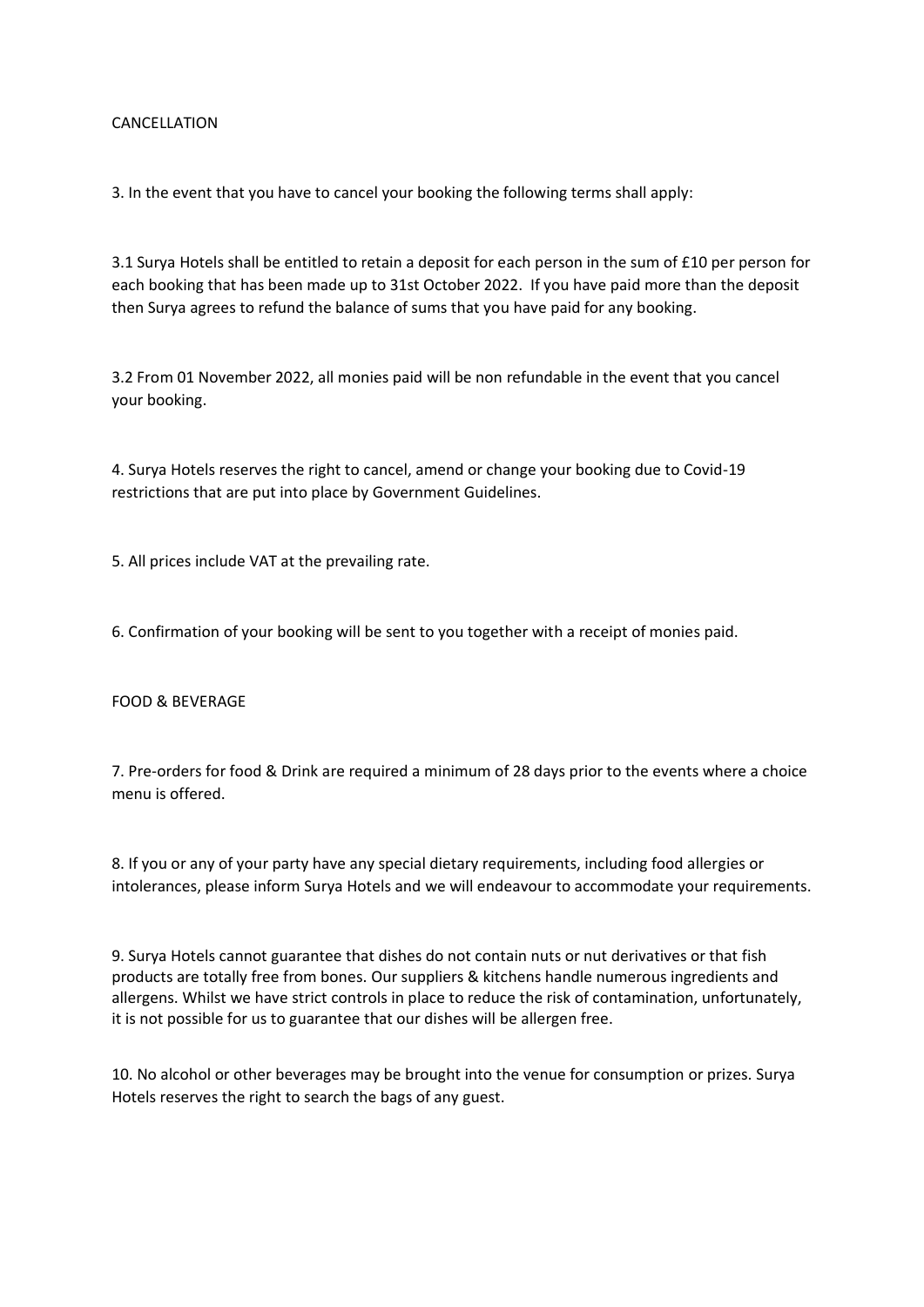### GENERAL

11. Surya Hotels reserves the right to judge acceptable behaviour and levels of noise from guests. You are responsible for the behaviour of your party.

12. Please note the dress code for all events is smart casual, unless otherwise stated, and we reserve the right to refuse entry to any guest wearing baseball caps, hoodies or any other item deemed unacceptable in the reasonable judgement of Surya Hotels.

13. Surya Hotels will not accept any responsibility, or be held liable, for anyone prevented from entering the event, or asked to leave the event, due to that person:

(a) acting in an improper or disorderly manner or whose condition in the opinion of the Surya staff interferes, or is likely to interfere, with the enjoyment of the function by other guests;

(b) bringing or using dangerous, illegal or hazardous items or substances on the premises;

(c) bringing their own food or drinks to the premises without the prior permission of Surya Hotels

(d) not adhering to the appropriate dress code for the event.

14. The minimum age for persons attending events is 18, except by prior agreement between Surya Hotels and you. The only exceptions to this are Christmas Day, Boxing Day and New Year's Day where no minimum age applies.

15. Surya Hotels is unable to offer baby-sitting, baby listening or child-minding services.

16. Guests and visitors are not permitted to join any event for the entertainment only.

17. Room upgrades are available to for an additional charge quoted at the time of enquiry and secured at the time of booking.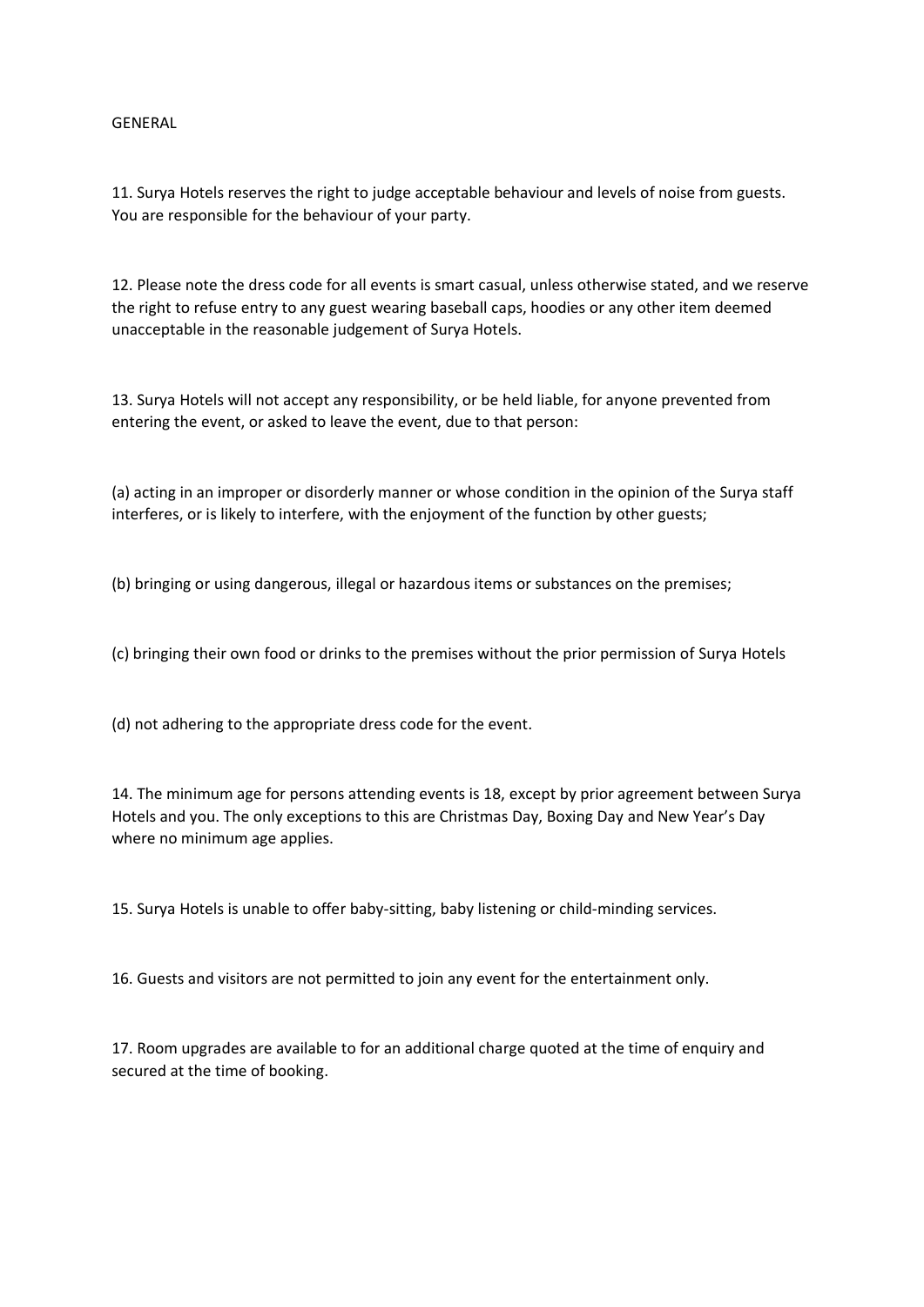18. Surya Hotels reserves the right to amalgamate events to ensure minimum numbers. At the discretion of Surya Hotels, tables of under 10 guests may be shared with other smaller parties in the function suite, restaurant or bar.

19. Surya Hotels may cancel a booking, and will refund any advance payment made or alternatively arrange for the booking to be transferred to another event, if it is deemed that the date of the event booked is no longer viable.

20. Surya Hotels endeavours to honour all commitments, but reserves the right to amend or alter all or part of the event package (as described on our website or in our event brochure) to an alternative of at least equivalent standard.

21. While Surya Hotels has taken all reasonable steps to ensure that the information contained in its event brochure, on its website and within all advertisements is accurate, it reserves the right, without accepting any liability, to amend or alter all or part of the package in the event of an error or omission.

22. Surya Hotels will not be held liable, nor accept any liability, for cancellation or non-completion of an event, or for any delays, arising as a result of industrial action, strikes, riots, adverse weather conditions, fire, flood, Act of God or any other cause beyond its control

23. Surya Hotels shall not under any circumstances be liable to you in contract, tort (including negligence) or otherwise for loss of revenues or opportunities, goodwill, reputation or any type of special, indirect or consequential loss (even if such loss was reasonably foreseeable or Surya Hotels had been advised of the possibility of you incurring the same).

24. Surya Hotels shall have no liability for any death or bodily injury (except death or injury caused by the negligence of Village, its staff or contractors), or loss of or damage to property, of anyone attending an event. You agree to indemnify Surya Hotels against any claim in respect of any such liability (and the costs and expenses incurred by Surya Hotels in relation thereto).

25. Surya Hotels does not accept any liability in respect of loss or damage to property or vehicles brought into the venue or car park.

26. Without prejudice to any other limitation or exclusion of liability set out in these terms and conditions, and to the fullest extent permitted by law, the total liability of Surya Hotels to you in contract, tort or otherwise, including negligence (save for any liability arising from death or personal injury due to the negligence of Surya Hotels or its employees which shall be unlimited) arising in relation to an event shall not exceed the total amount paid by you for the event.